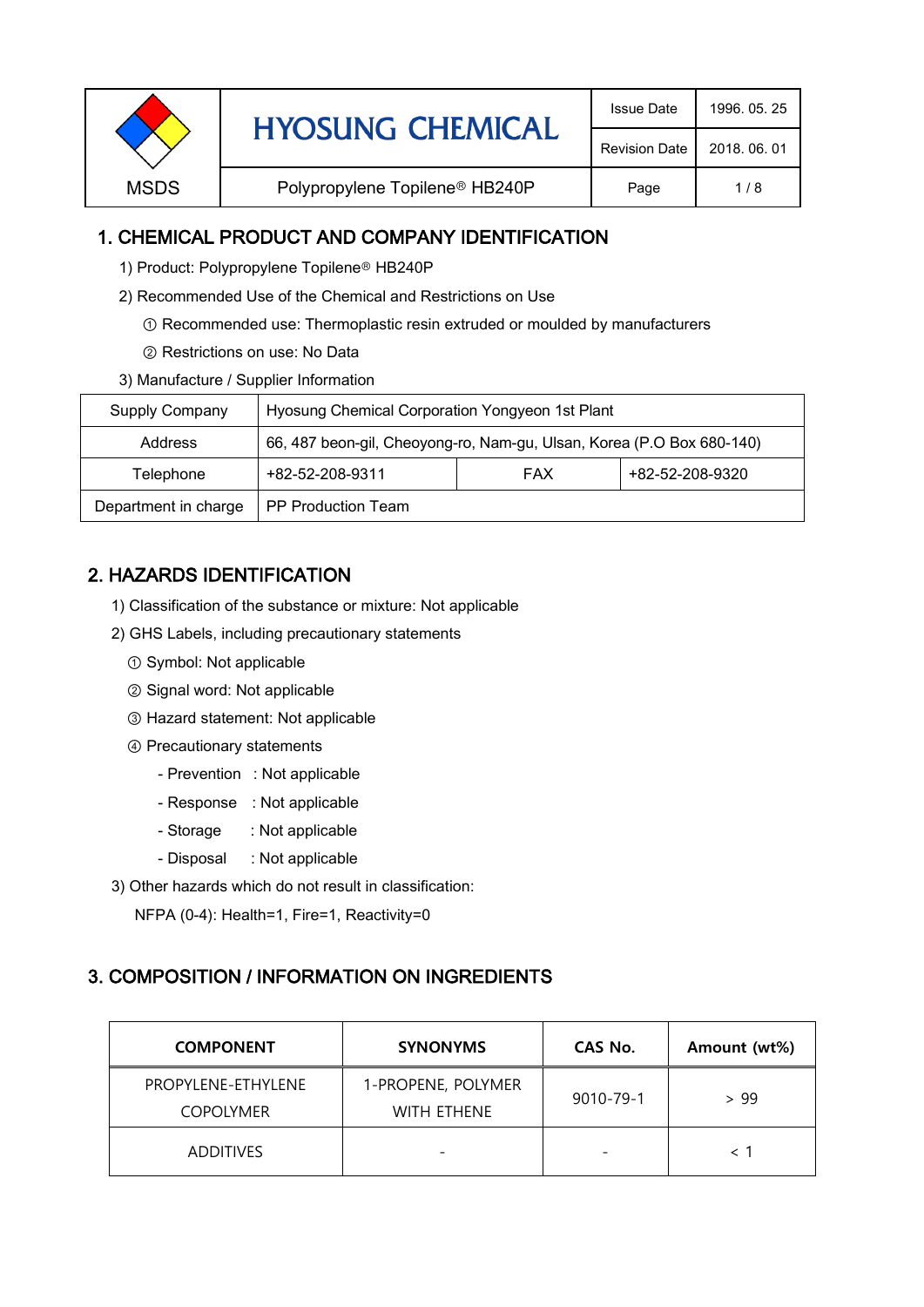|             | <b>HYOSUNG CHEMICAL</b>                    | <b>Issue Date</b>    | 1996, 05, 25 |
|-------------|--------------------------------------------|----------------------|--------------|
|             |                                            | <b>Revision Date</b> | 2018, 06, 01 |
| <b>MSDS</b> | Polypropylene Topilene <sup>®</sup> HB240P | Page                 | 2/8          |

### 4. FIRST AID PROCEDURES

- 1) Eye Contact
	- · In case of contact with substance, rinse your eyes immediately with running water for at least 20 minutes.
	- · Take medical action.
- 2) Skin Contact
	- · In case of contact with substance, rinse your skin immediately with running water for at least 20 minutes.
	- · Remove contaminated cloths including shoes immediately.
	- · Take medical action.
- 3) Inhalation
	- · Take medical action.
	- · Move into fresh air.
	- · If short of breathing, provide oxygen supply system.
- 4) Ingestion
	- · Do not put anything into the mouth of an unconscious person.
	- · Take medical action.
- 5) First-Aid Treatment and Information on Medical Doctors
	- · Let a medical provider know about the substance and take appropriate protection.

# 5. FIRE FIGHTING MEASURES

- 1) Suitable (Unsuitable) Extinguishing Media
	- · Extinguishing media: Water, Carbon dioxide, Extinguishing powder, Firefighting foam
	- · Unsuitable Extinguishing media: No data
	- · Large fire: Firefighting, Water spray
- 2) Specific Hazards from Chemical Material
	- · Toxicant from combustion: Pyrolysis or combustion cause irritative gases or carbon dioxides.
- 3) Fire Fighting Procedures and Equipment
	- · If it can be done without risk, move container from fire area.
	- · If it will be leak, do not spray high-pressure water stream.
	- · Dike for later processing.
	- · Use extinguishing agents appropriate for surrounding fire.
	- · Avoid inhalation of materials and combustion products.
	- · Up the wind and avoid low area.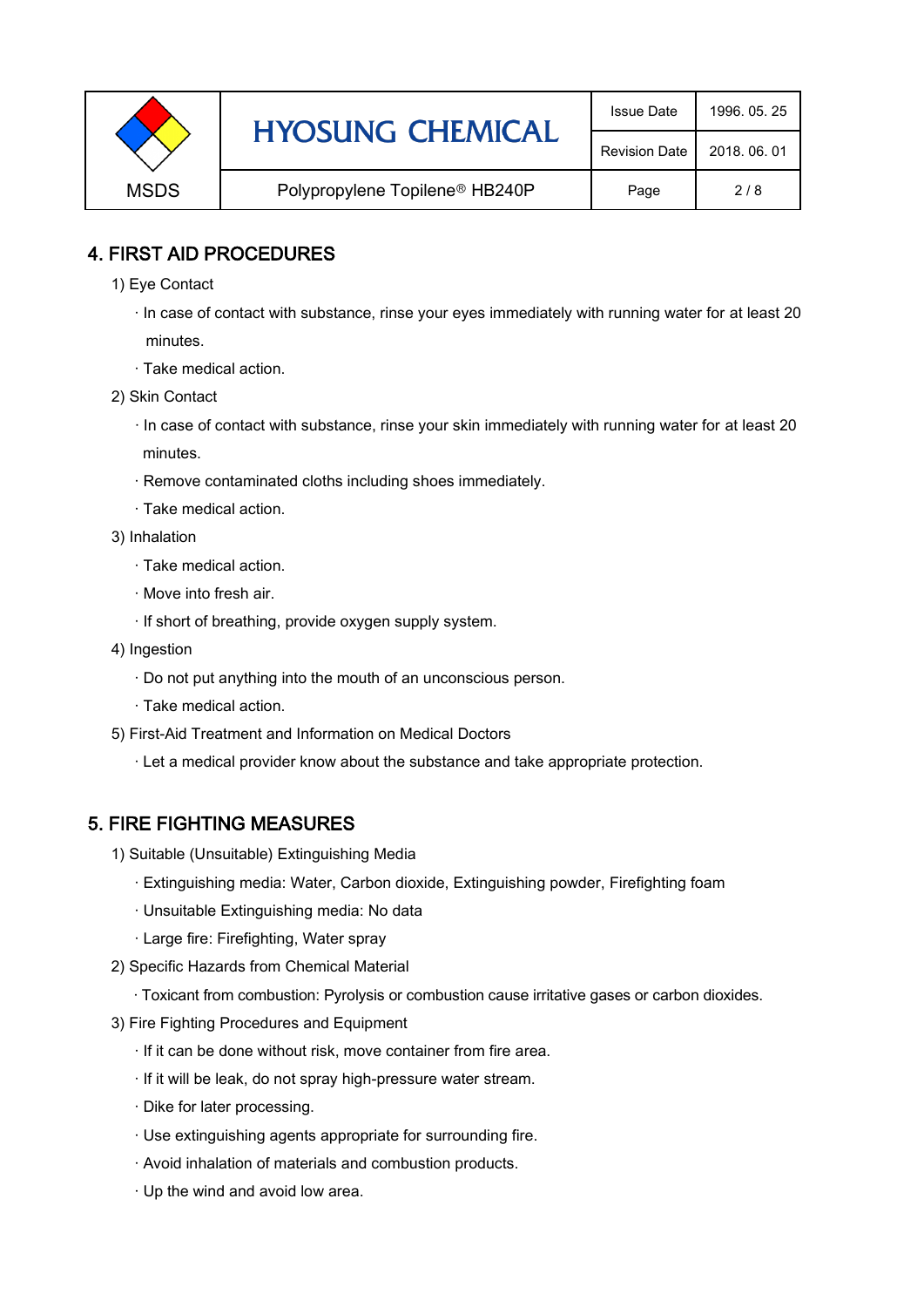|             | <b>HYOSUNG CHEMICAL</b>                    | <b>Issue Date</b> | 1996, 05, 25 |
|-------------|--------------------------------------------|-------------------|--------------|
|             | <b>Revision Date</b>                       | 2018, 06, 01      |              |
| <b>MSDS</b> | Polypropylene Topilene <sup>®</sup> HB240P | Page              | 3/8          |

### 6. ACCIDENTAL RELEASE MEASURES

- 1) Personal Precautions, Protective Equipment and Emergency Procedures
	- · Remove all flammable sources.
	- · If it is not dangerous, stop leaking.
	- · Take caution of substances and conditions that should be avoided.
	- · Ventilate properly.
	- · Do not touch the effluents or walk around the area.
	- · Prevent producing dust.
- 2) Environmental Precautions
	- · Release to air: Not available
	- · Release to soil: Not available
	- · Release to water: Not available
- 3) Purification and Removal Methods
	- · Small leak: Put in proper containers for waste.
	- ,· Large leak: To minimize the spread, cover it with plastic sheets or water-proof cloths and keep it away from water.

### 7. HANDLING AND STORAGE

- 1) Handling
	- · Avoid direct physical contact.
	- · Wash thoroughly after use.

· Take precautionary measures to prevent against explosion risks, as all types of polymers may develop dust during transporting or grinding of granules.

- 2) Storage
	- · Keep stored in airtight containers.
	- · Keep stores in a cool, dry place.
	- · Place in an appropriate space in compliance with local regulation.

### 8. EXPOSURE CONTROLS AND PERSONAL PROTECTION

- 1) Exposure Limits and Biological Exposure Limits of Chemical
	- · KOSHA: No data
	- · AIHA: No data
	- · ACGIH: No data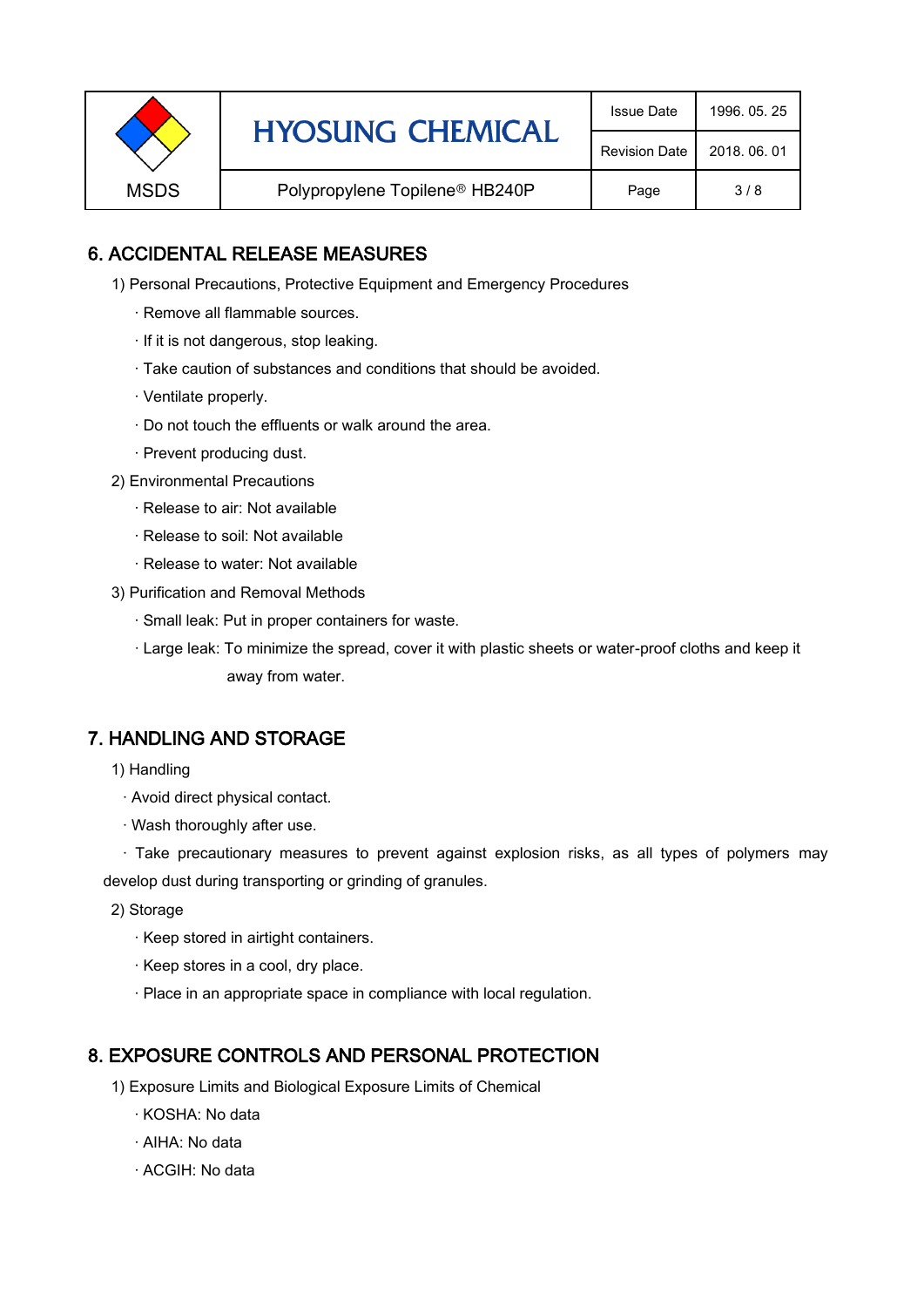|             | <b>HYOSUNG CHEMICAL</b>                    | <b>Issue Date</b>    | 1996, 05, 25 |
|-------------|--------------------------------------------|----------------------|--------------|
|             |                                            | <b>Revision Date</b> | 2018, 06, 01 |
| <b>MSDS</b> | Polypropylene Topilene <sup>®</sup> HB240P | Page                 | 4/8          |

- · OSHA: No data
- · Biological exposure limits: No data
- 2) Engineering Management
	- · Install local ventilation system.

· Ventilation equipment should be explosion-proof if explosive concentrations of dust, vapor of fume are present.

- 3) Personal Protective Equipment
	- ① Respiratory protection
		- · Use approved respirator if unable to control airborne dust, fumes, and vapor.
	- ② Eyes protection
		- · The wearing of chemical safety goggles or face shield is recommended.
		- · Install eyes washing facilities and quick drench shower near work areas.
	- ③ Hands protection
		- · The wearing of protective gloves is recommended to prevent exposure.
	- ④ Human body protection
		- · The wearing of protective clothing is recommended to prevent exposure.

#### 9. PHYSICAL AND CHEMICAL PROPERTIES

- 1) Appearance: White pellet
- 2) Odor: Odorless
- 3) Odor Threshold: No data
- 4) pH: No data
- 5) Melting / Freezing Point: 130 ~ 170 ℃
- 6) Initial Boiling Point or Boiling Point Range: No data
- 7) Flash Point: No data
- 8) Evaporation Rate: No data
- 9) Flammability (Solid, Gas) : No data
- 10) Upper / Lower Flammability or Explosive Limits: No data
- 11) Vapor Pressure: No data
- 12) Solubility: Insoluble
- 13) Vapor Density: No data
- 14) Relative Density: 0.88~0.92 kg/L (at 20℃)
- 15) N-Octane / Water Partition Coefficient: No data
- 16) Auto Ignition Temperature: 400℃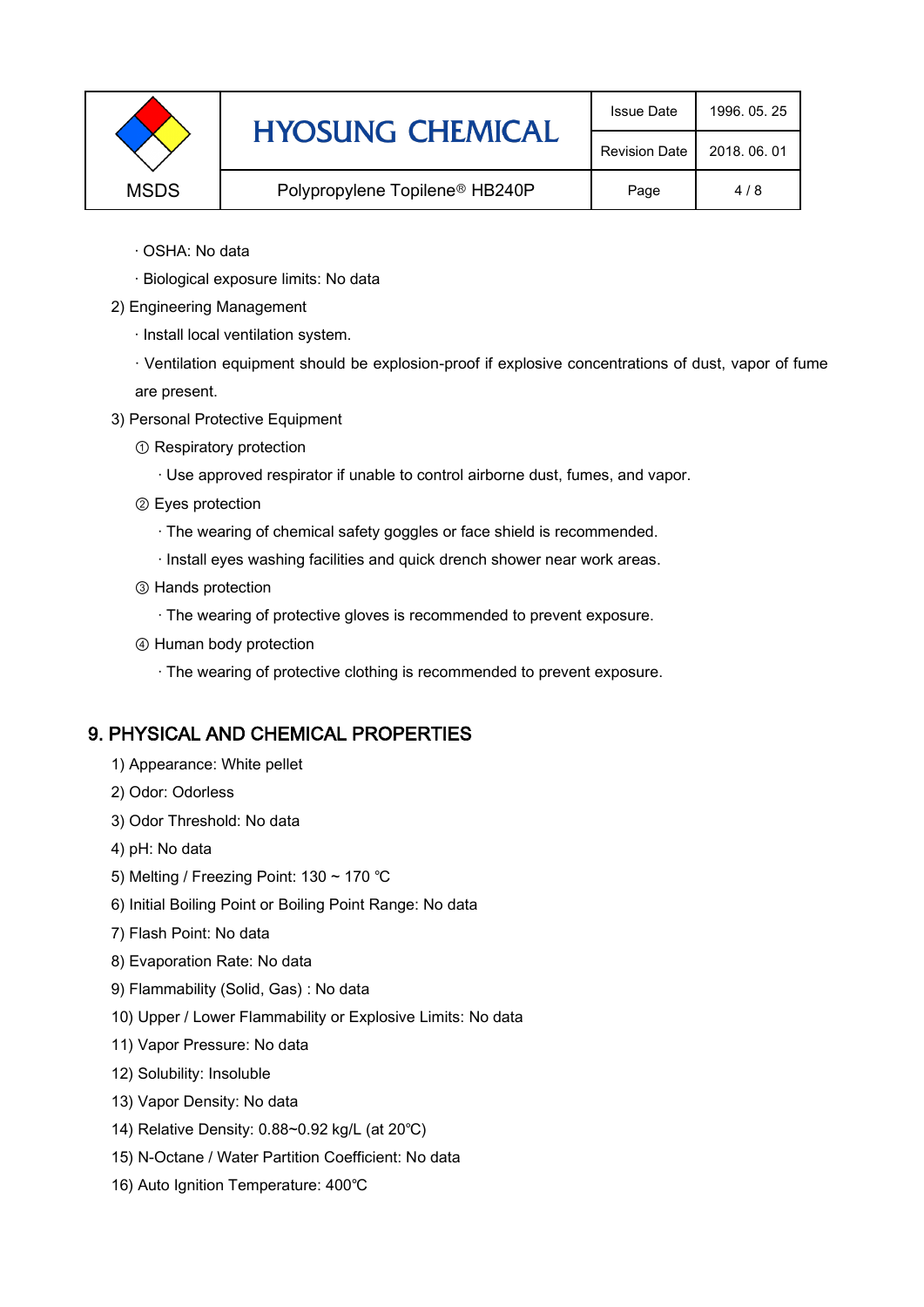|             | <b>HYOSUNG CHEMICAL</b>                    | <b>Issue Date</b>    | 1996, 05, 25 |
|-------------|--------------------------------------------|----------------------|--------------|
|             |                                            | <b>Revision Date</b> | 2018, 06, 01 |
| <b>MSDS</b> | Polypropylene Topilene <sup>®</sup> HB240P | Page                 | 5/8          |

- 17) Decomposition Temperature: No data
- 18) Viscosity: No data
- 19) Molecular Weight: >10,000

# 10. STABILITY AND REACTIVITY

- 1) Chemical Stability
	- · Stable under normal temperature and pressure.
- 2) Possibility of Hazardous Reaction
	- · Will not occur under normal temperature and pressure.
- 3) Condition to Avoid
	- · Avoid contact with water.
	- · Keep away from heat, sparks and flame.
	- · Avoid contact with strong oxidizing agents, strong alkaline and strong acid.
- 4) Incompatibility with Other Materials
	- · Strong oxidizing materials, Flammable substance.
- 5) Hazardous Decomposition Product

· At elevated temperatures the material will begin to decompose, producing fumes that can contain carbon monoxide, acrolein, aldehydes, and unidentified organic compounds.

### 11. TOXICOLOGICAL INFORMATION

- 1) Information on the Likely Routes of Exposure
	- · Inhalation: No data
	- · Ingestion: No data
	- · Skin contact: No data
	- · Eye contact: No data
- 2) Delayed and Immediate Effects and Chronic Effects From Short or Long Term Exposure
	- Acute toxicity
		- · Oral: No data
		- · Skin: No data
		- · Inhalation: No data
	- Skin corrosion / irritation: No data
	- Serious eye damage / eye irritation: No data
	- Respiratory sensitization: No data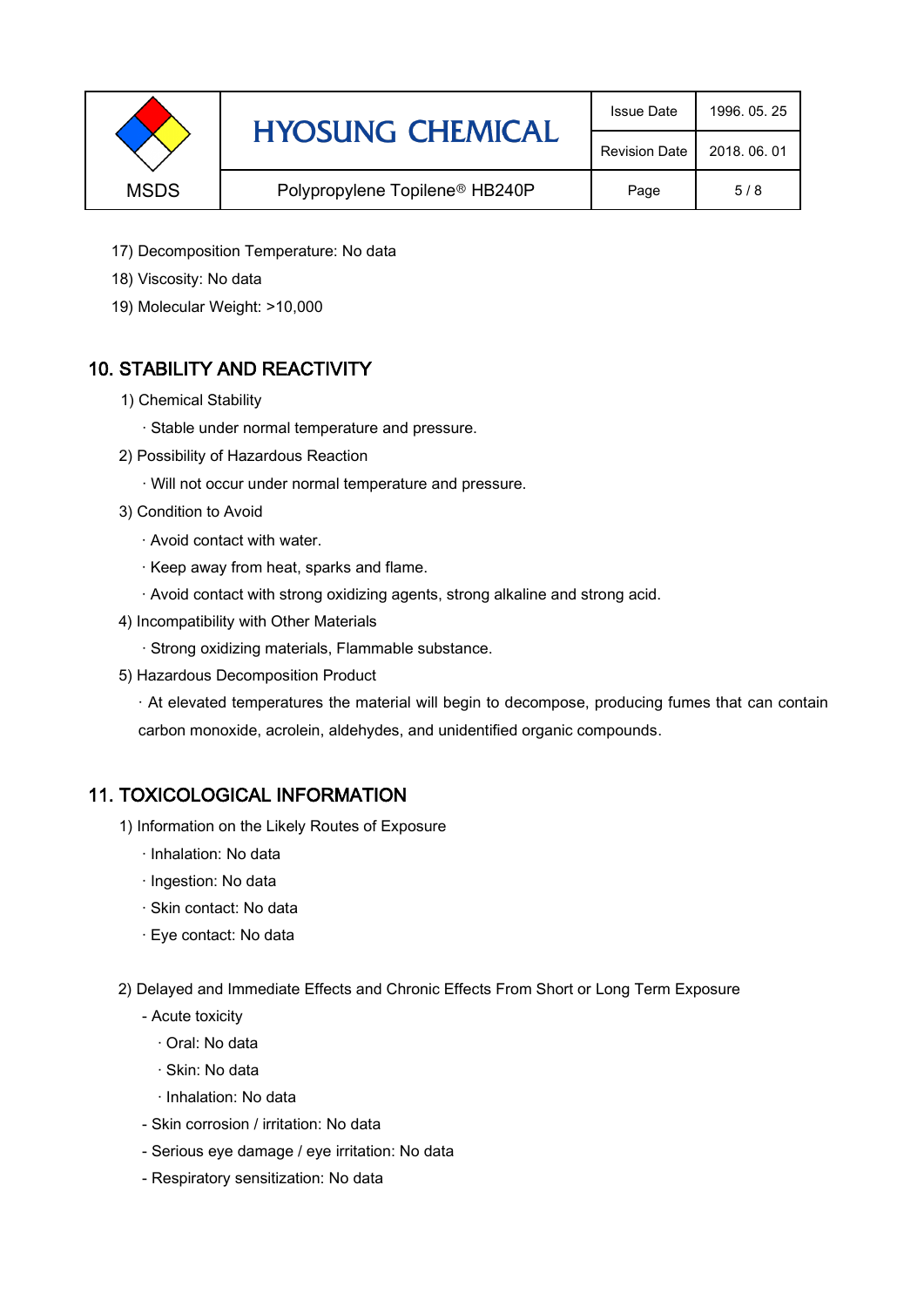

- Skin sensitization: No data
- Carcinogenicity
	- · Industrial Safety & Health Law: No data
	- · IARC: No data
	- · OSHA: No data
	- · ACGIH: No data
	- · NTP: No data
	- · EU CLP: No data
- Gem cell mutagenicity: No data
- Reproductive toxicity: No data
- Specific target organ systemic toxicity (Single exposure)
- Specific target organ systemic toxicity (Repeated exposure)
- Aspiration hazard: No data

### 12. ECOLOGICAL INFORMATION

- 1) Ecotoxicity: No data
- 2) Persistence and Degradability: No data
- 3) Bioaccumulative Potential: No data
- 4) Mobility in Soil: No data
- 5) Other Adverse Effects: No data

# 13. DISPOSAL CONSIDERATIONS

- 1) Disposal Method
	- · Dispose in accordance with all applicable environmental regulations.
	- · Empty containers should be recycled or disposed of through an approved waste management facility.
- 2) Disposal Considerations
	- · For proper disposal of used material, an assessment must be completed to determine the proper and permissible waste management options under applicable rules, regulations and laws.

# 14. TRANSPORT INFORMATION

- 1) UN Number: Not regulated as a hazardous material
- 2) UN Proper Shipping Name: Not applicable
- 3) Hazard Class: Not applicable
- 4) Packing Group: Not applicable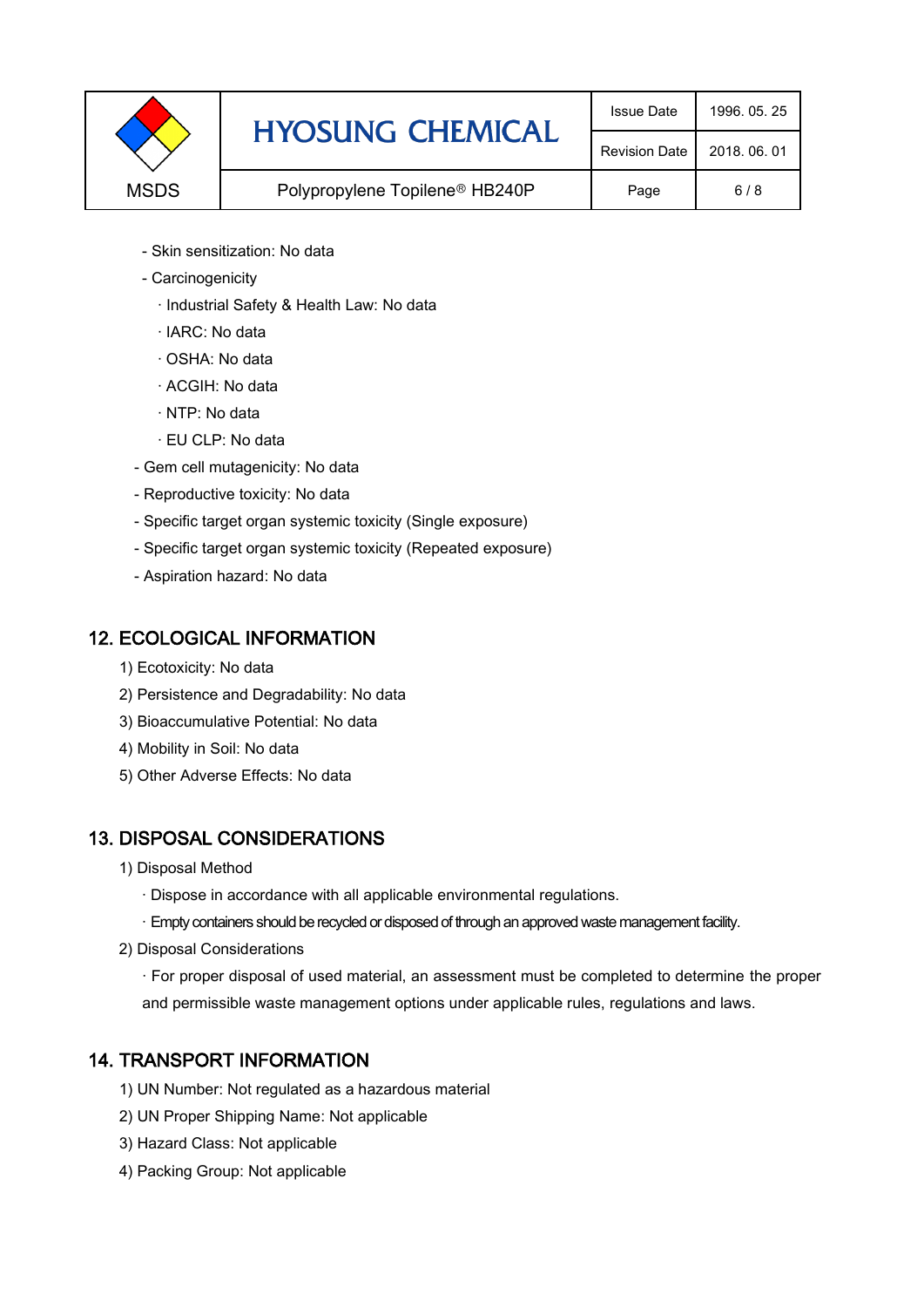|             | <b>HYOSUNG CHEMICAL</b>                    | <b>Issue Date</b>    | 1996, 05, 25 |
|-------------|--------------------------------------------|----------------------|--------------|
|             |                                            | <b>Revision Date</b> | 2018, 06, 01 |
| <b>MSDS</b> | Polypropylene Topilene <sup>®</sup> HB240P | Page                 | 7/8          |
|             |                                            |                      |              |

- 5) Marine Pollutant: Not applicable
- 6) DOT Number: Not regulated as a hazardous material
- 7) IATA Number: Not regulated as a hazardous material
- 8) IMDG Code: Not regulated as a hazardous material
- 9) Further information: Not a hazardous material under DOT, IATA and IMDG
- 10) Special Precautions for User
	- · Emergency management type of fire: Not applicable
	- · Emergency management type of leak: Not applicable

# 15. REGULATORY INFORMATION

- 1) Industrial Safety and Health Law (KOREA): Not applicable
- 2) Toxic Chemical Substance Subject to Management Act (KOREA): Not applicable
- 3) Hazardous Material Safety Act (KOREA): Not applicable
- 4) Other Local or International Regulation
	- Persistent Organic Pollutant Management Law (KOREA): Not applicable
	- EU Classification
		- · Classification: Not applicable
		- · Risk Phrases: Not applicable
		- · Safety Phrases: Not applicable
	- US Regulations
		- · OSHA: Not applicable
		- · CERCLA: Not applicable
		- · EPCRA 302: Not applicable
		- · EPCRA 304: Not applicable
		- · EPCRA 301: Not applicable
	- Rotterdam Convention material: Not applicable
	- Stockholm Convention material: Not applicable
	- Montreal Protocol on Substance: Not applicable

# 16. OTHER INFORMATION

- 1) Reference
	- · KOSHA: Material Safety Data Sheet